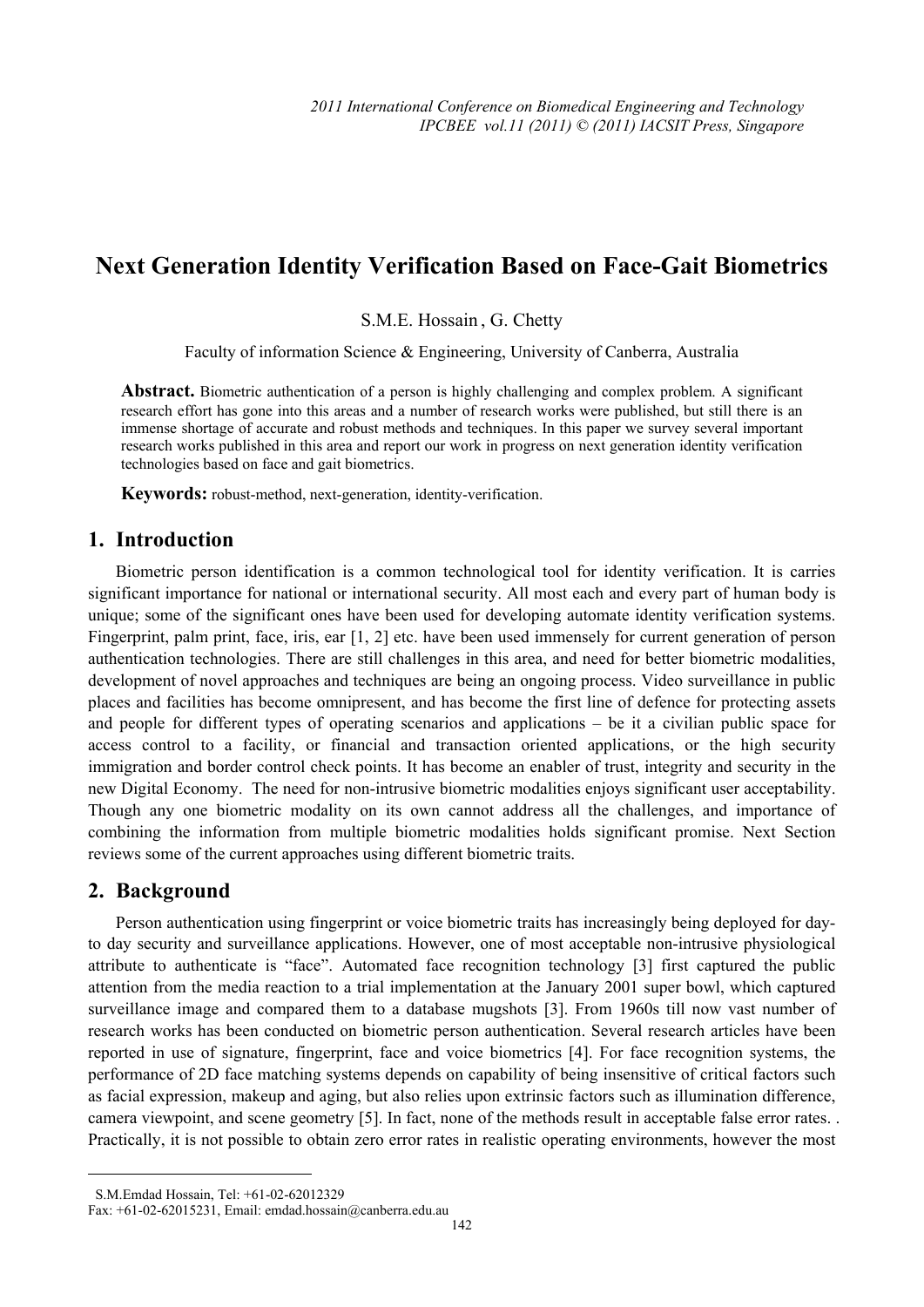of the research focussed on attempts to achieve acceptable false error rates (around 1 - 5 %), if not perfect error rates.

Further, the 2D face recognition systems are vulnerable to pose, and illumination variations. Use of 3D face can make systems robust to pose and illumination variations. The state of the art 3D face recognition technique using isogeodesic stripes was proposed in [5], 3D face recognition from single image using single reference face shape was proposed in [2], where researchers proposed a novel method for 3D shape recovery of faces that exploits the similarity of faces. It also should mention that a number of limitations of 3D identification are high costs, limited availability of databases [6].

There have been several works reporting use of fingerprints for authenticating identity. A fingerprint is made of a number of ridges and valleys on the surface of the finger [8]. The uniqueness of a fingerprint can be determined by the pattern of ridges and furrows as well as the minutiae points. There are five basic fingerprint patterns: arch, tented arch, left loop, right loop and whorl. Loops make up 60% of all fingerprints, whorls account for 30%, and arches for 10%. Fingerprints are usually considered to be unique, with no two fingers having the exact same dermal ridge characteristics [8]. In fact, there has been a debate on how stable is the uniqueness of fingerprints? Further, due to increasing use of fingerprints for criminal identification, there have been cases of abuse. Hundreds of asylum seekers in Sweden and French tried to cut or burn their fingertips to evade identification by "Eurodac", and EU fingerprint ID for asylum seekers [13], likewise, a Chinese women arrested for illegal entry had altered her fingerprints through surgery (Dec 8) [13]. According to most researchers, Iris and retina are not changeable, but still not out of limitation. The fail to enrol (FTE) rate brings up another important problem. Not all users can use any given biometric system. People without hands cannot use fingerprint or hand-based systems. Visually impaired people have difficulties using iris or retina based techniques. As not all users are able to use a specific biometric system, the authentication system must be extended to handle users falling into the FTE category. This can make the resulting system more complicated, less secure or more expensive [7]. The authors in [7] clearly indentified undeniable limitations for biometric person authentication using fingerprint, iris and retina. Same might goes to person authentication using signature, some systems may also compare visual images of signatures, but the core of a signature biometric system is behavioral, i.e. how it is signed rather than visual, i.e. the image of the signature [7]. It means it has limitations for usage with persons with disability, and it can't be applied to authenticate for large population due to behavioral nature of the trait.

Another possible biometric trait is use of hand geometry. In large populations, hand geometry is not suitable for so-called one-to-many applications, in which a user is identified from his biometric without any other identification [10]. Some extreme biometric traits have also been proposed such as use of ear canal. Researchers found that one of the most promising techniques is use of multimodality or combination of biometric traits. Using PCA on combined image of ear and face, researchers in [5, 11] have found that multimodal recognition results in significant improvement over either individual biometric. Since we have reviewed some of the prominent biometric traits for person authentication, we now look at some of the desirable characteristics of biometric traits as proposed by [1]. Next Section discusses some of the desirable characteristics for good biometric traits.

#### **2.1 Comparison of Various Biometric Technologies**

The choice of a particular human characteristic to be used as a biometric trait depends on the following criteria [12]:

- **Uniqueness** is how well the biometric separates individually from another.
- **Permanence** measures how well a biometric resists aging.
- **Collectability** ease of acquisition for measurement.
- **Performance** accuracy, speed, and robustness of technology used.
- **Acceptability** degree of approval of a technology.
- **Circumvention** ease of use of a substitute.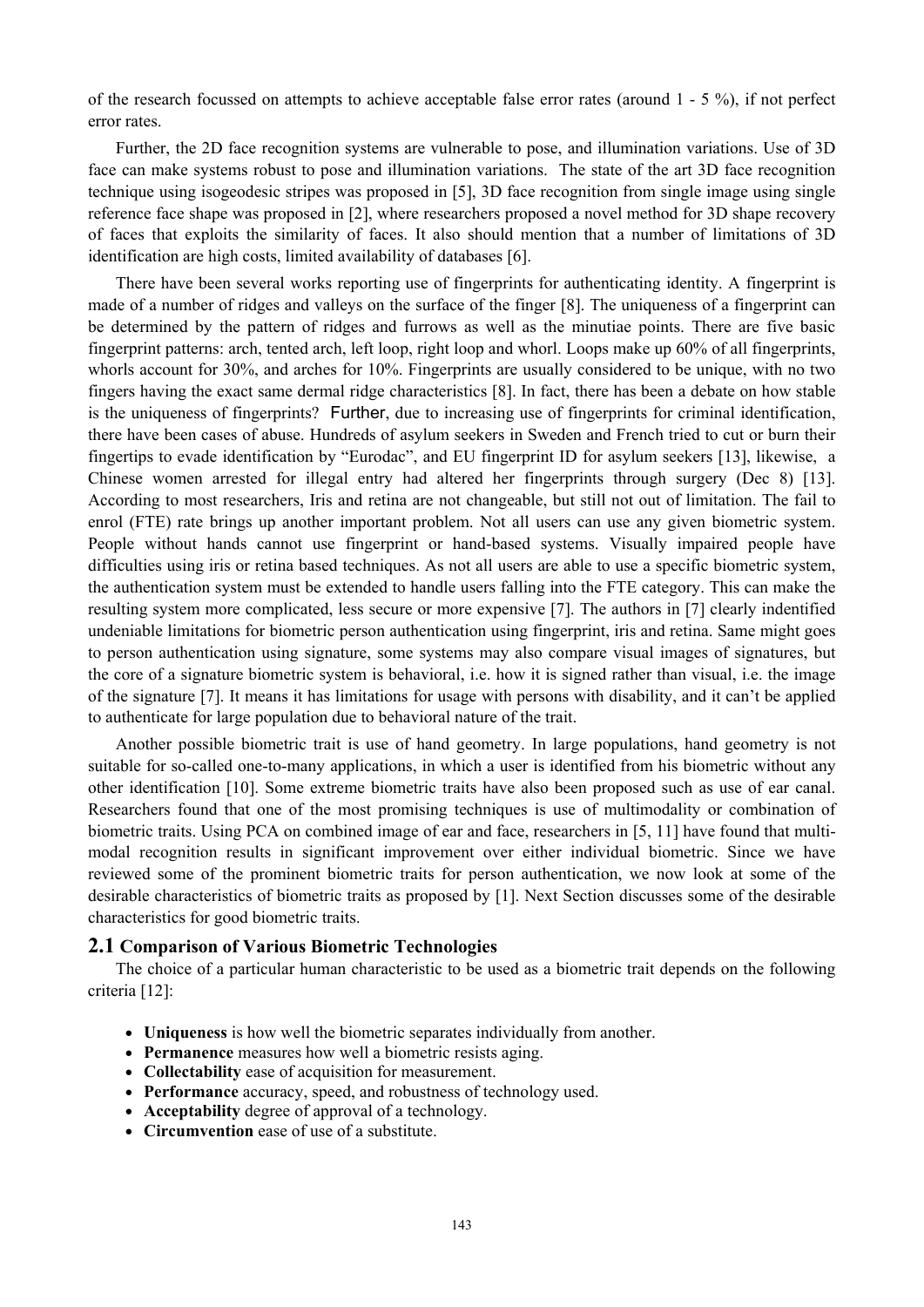The following table shows a comparison of existing biometric systems in terms of those parameters. A low ranking indicates poor performance in the evaluation criterion whereas a high ranking indicates a very good performance [12].

| Biometrics: M        |   |   |   | Comparison of various biometric technologies, according to A. K. Jain (H=High, M=Medium, L=Low) |   |   | Universality <b>El Uniqueness</b> El Permanence El Collectability El Performance El Acceptability El Circumvention* El |
|----------------------|---|---|---|-------------------------------------------------------------------------------------------------|---|---|------------------------------------------------------------------------------------------------------------------------|
|                      |   |   |   |                                                                                                 |   |   |                                                                                                                        |
| Face                 | н |   | М |                                                                                                 |   | н |                                                                                                                        |
| Fingerprint          | М | н | H |                                                                                                 | н | м | н                                                                                                                      |
| Hand geometry        | M | M | M | н                                                                                               | М | M | м                                                                                                                      |
| Keystrokes           |   |   |   | M                                                                                               |   | M | м                                                                                                                      |
| Hand veins           | М | M | M | M                                                                                               | М | М | н                                                                                                                      |
| lns                  | н | н | H | M                                                                                               | н |   | н                                                                                                                      |
| Retinal scan         | н | н | м |                                                                                                 |   |   | н                                                                                                                      |
| Signature            |   |   |   | н                                                                                               |   | H |                                                                                                                        |
| Voice                | м |   |   | M                                                                                               |   | H |                                                                                                                        |
| Facial thermograph H |   | н |   |                                                                                                 |   | н | н                                                                                                                      |
| Odor                 | н | н | H |                                                                                                 |   | м |                                                                                                                        |
| <b>DNA</b>           | н | H | H |                                                                                                 | н |   |                                                                                                                        |
| Gait                 |   |   |   |                                                                                                 |   | н |                                                                                                                        |
| Ear Canal            | M | M | H | М                                                                                               | М | H | м                                                                                                                      |

Circumvent ability listed with reversed colours because low is desirable here instead of high [12]

As can be seen in this Table, each and every individual technology has limitation either in universality, uniqueness, permanence, collectability, or performance, acceptability, circumvention. Due to these limitations, no single biometric can provide a desired performance and the usage of multimodal biometric traits sounds promising.. Exploiting information from multiple biometric sources or features improves the performance and also robustness of person authentication [14].One of most widely reported multimodal biometric authentication is combination of speech and signature features. Research shows that they result in good performance, but limited applications. Perhaps they didn't collect the data from practical environment [14]. So, that's still far from public applicability. Another popular multimodal trait is combined authentication of "face and iris", First of all face alone is not good enough to identify a person that has been proved few times. Now, in the case of iris, there would be problem for disabled people The research work reported by authors in [15] suggest usage of iris and face biometrics for robust identification and verification. They specifically applied 2-D discrete wavelet transform to extract the feature sets of low dimensionality from iris and face [15]. One interesting aspect of human iris is, that a person iris might change if he/she undergoes a medical surgery on eye. Research shows it is possible to have colour surgery on human iris [17]. There has also been some work reported on fusion of face and ear biometric. However, the result obtained under controlled environment is about 4% FRR, and authors in [16] are working on improving the performance in uncontrolled operating environments. Next Section describes some of the futures directions in biometric identification technologies.

## **3. Next Generation Biometric Technologies**

Having reviewed the capabilities and limitations of present current generation biometric identification technologies [1], [7], [9], [14], [15] and [16], we now discuss some of the next generation biometric technologies that could play a major role in security and authentication applications. According to authors in [1], the expectations of next generation identity verification involve addressing issues related to application requirements, user concern and integration. Some of the suggestions made to address these issues were use of non-intrusive biometric traits, role of soft biometrics or dominant primary and non-dominant secondary identifiers and importance of novel fusion protocols. We report here some of the work in progress in our laboratory in this direction, where we are investigating face and gait biometrics as potential candidates. Use of visual biometric traits such as face and gait appears promising as they require no user involvement actively in collecting the data, with camera sensors collecting the information automatically. However, git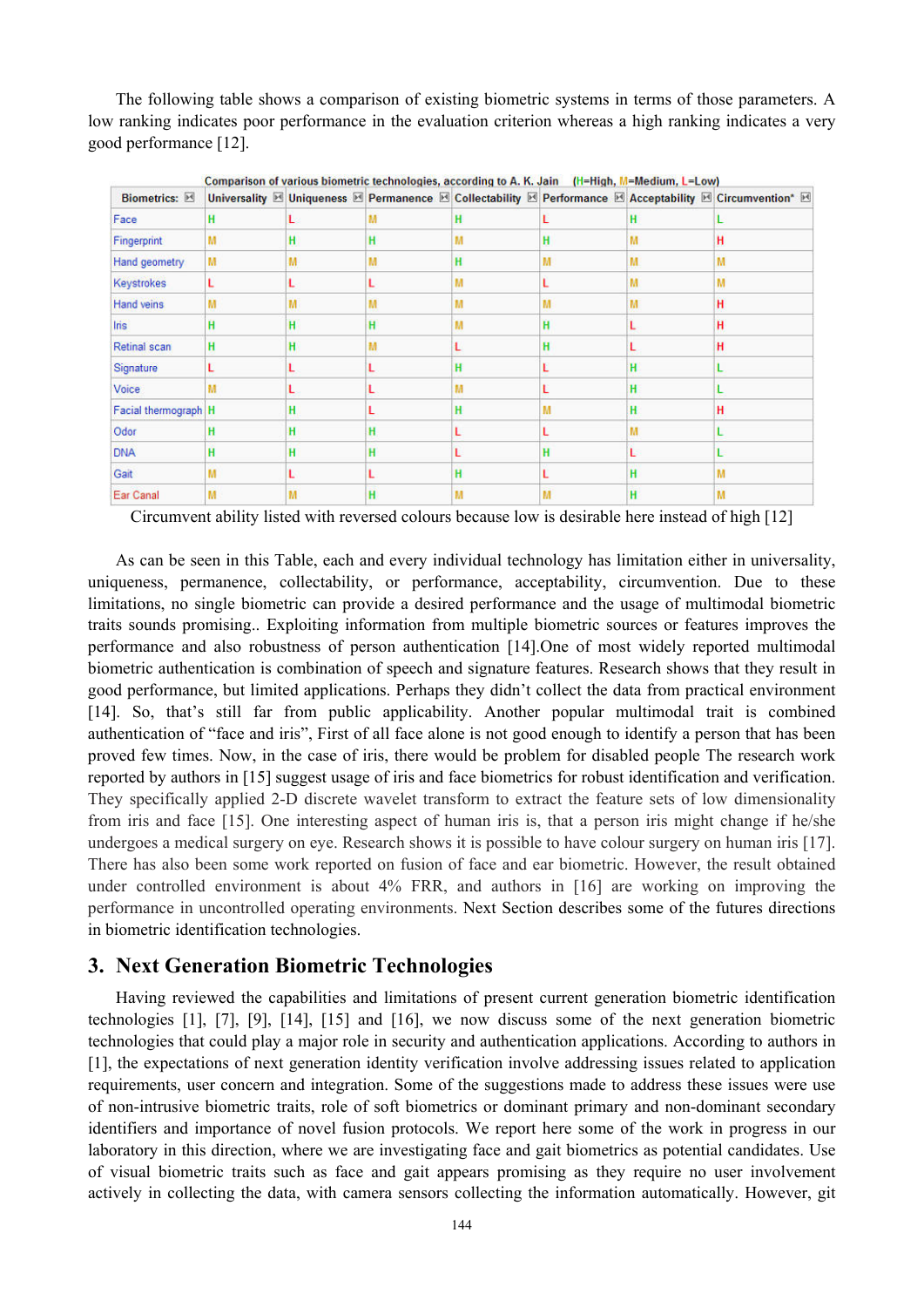being a weak biometric, is more behavioural and on its own cannot be a powerful biometric trait. The fusion of dominant physiological biometric - *the facial image patterns*, and a weak behavioral biometric – *the gait patterns*, can however, be a powerful combination. Both are non-intrusive, inexpensive to deploy, require no cooperation from the subjects, and provide abundant data for analysis. However, there is a lack of efficient algorithms and fusion models for processing the combination of near range face image patterns and medium/long range gait patterns, and make a sensible decision on the identity of the individual - as a civilian or criminal, client or impostor - and detect their actions as benign or harmful. We are trying to address this problem by proposing several new computational algorithms and fusion models for processing the two biometric modalities. Some of the algorithms and fusion models we are currently investigating are described in next Section.

### **3.1 Face-Gait Fusion models**

We are currently investigating some novel algorithms and fusion models to integrate face, a physiological biometric, with gait, a behavioural biometric at low level and high level,.Some of the work in progress is discussed here:

- **Face and gait decision fusion model:** For this approach, we are lookng at Hidden Markov Models and Fisher faces method for gait and face classification, respectively. And then, the results obtained from the two classifiers will be utilized and integrated at match score level. The proposed face-gait fusion approach will be tested on video sequences of several individuals collected from different directions. The results of fusion of face and gait will be tested for robustness and better recognition performance compared with face only or gait-only method.
- **Static and dynamic body biometric decision fusion model**: For this approach, a new human recognition algorithm by combining static and dynamic body biometrics is being investigated. For each sequence involving a walking human, temporal pose changes of the segmented moving silhouettes will be represented as an associated sequence of complex vector configurations and will then be analysed using the Procreates shape analysis method to obtain a compact appearance representation, called static information of body. In addition, a model-based approach under a condensation framework will be explored, which will track the walker and recover joint-angle trajectories of lower limbs, called dynamic information of gait. Both static and dynamic cues obtained from walking person video footage will be independently used for recognition using the nearest exemplar classifier. They will then be fused at the decision level using different combinations of rules and will be tested for improvement in performance for both identification and verification tasks. Experimental evaluation with a video surveillance dataset with several subjects (at least  $20 - 30$ ) will be done to demonstrate the feasibility of the proposed algorithm.
- **Multi camera cross-modal fusion model:** For this approach, the face and gait cues will be derived from multiple simultaneous camera views, and we propose a visual hull algorithm for the fusion to create imagery in canonical pose prior to recognition. These view-normalized sequences, containing frontal images of face and profile silhouettes, will be separately used for face and gait recognition, and the results will be combined using a range of strategies. We will explore the concept of crossmodal correlation and score transformations for different modalities, with probabilistic settings for the cross-modal fusion. The effectiveness of various strategies will be evaluated on a data set with several subjects. We envisage that this novel fusion model will be useful in developing further statistical framework for multi-modal recognition.
- **Face and gait feature fusion model:** This new fusion approach will allow recognition of noncooperating individuals at a distance in video, who expose side views to the camera. Information from two biometric sources, side face and gait, will be utilized and fused at feature level. For face, a high-resolution side face image will be constructed from multiple video frames. For gait, we propose a Gait Energy Image (GEI), a spatio-temporal compact representation of gait in video, to characterize human walking properties. Face features and gait features will be obtained separately using Principal Component Analysis (PCA) and Multiple Discriminate Analysis (MDA) from the high-resolution side face image and Gait Energy Image (GEI), respectively. The system will be tested on a database of video sequences corresponding to several people. It is expected that this facegait fusion approach will carry more discriminating power as compared to any individual biometric.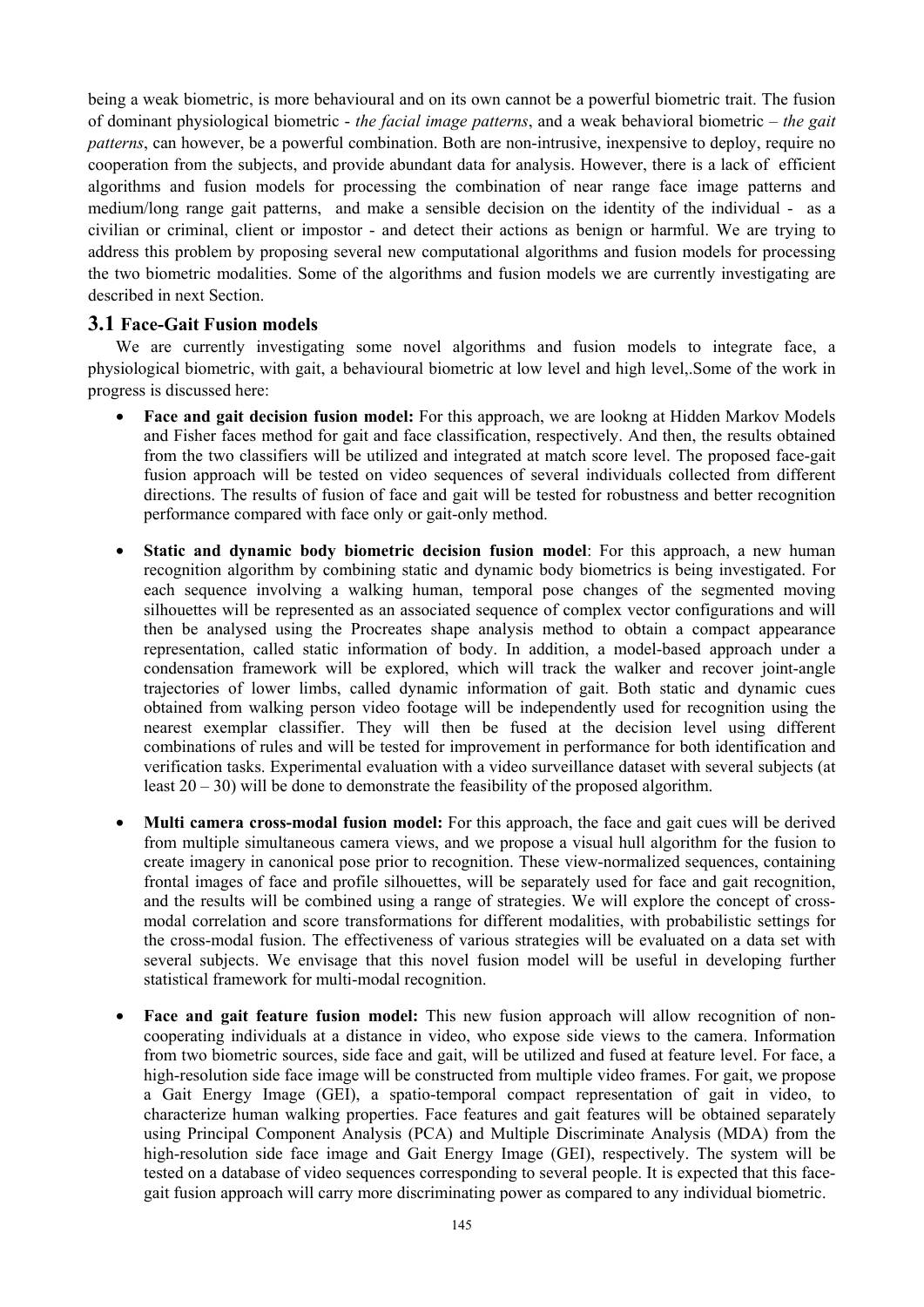- **Holistic and Hierarchical fusion protocols:** For this fusion approach, we plan to investigate the important of a new fusion protocol, by integrating face and gait cues for the single camera case. We will employ a view invariant gait recognition algorithm for gait recognition. A sequential importance sampling based algorithm will be used for probabilistic face recognition from video. We will employ decision fusion to combine the results of our gait recognition algorithm and the face recognition algorithm. We then consider two new fusion protocols: hierarchical and holistic. The first protocol will involve using the gait recognition algorithm as a filter to pass on a smaller set of candidates to the face recognition algorithm. The second protocol will involve combining the similarity scores obtained individually from the face and gait recognition algorithms Simple rules like the SUM, MIN and PRODUCT will be used for combining the scores. The results of the fusion will be tested on a face-gait database which has outdoor gait and face data of several subjects.
- **Adaptive face-gait fusion model:** For this fusion approach we plan to investigate adaptive fusion of face-gait patterns. Most work on information fusion for human identification is normally based on static fusion rules which cannot respond to the changes of the environment and the individual users. The adaptive fusion, which dynamically adjusts the fusion rules to suit the real-time external conditions. Two factors that may affect the relationship between gait and face in the fusion will be considered, i.e., the view angle and the subject-to-camera distance. Together they can determine the way gait and face are fused at an arbitrary time. Experimental evaluation will be carried out to assess the performance of adaptive fusion as compared to not only single biometric traits, but also those widely adopted static fusion rules including SUM, PRODUCT, MIN and MAX.

#### **3.2 Primary/Secondary identifier extraction**

From the same face-gait video surveillance footage, high level contextual information or secondary identifiers such as gender, age, aggression and emotion will be extracted which can then be used to automatically enhance the confidence level and the reliability of the decision taken by human identification stage. The approach for gender recognition is described here. We propose a fusion model based on canonical correlation analysis (CCA) technique. The canonical correlation analysis (CCA) is a powerful multivariate statistical analysis tool, well suited for relating two sets of measurements, by fusing the two modalities at the feature level. Experiments on large datasets will be carried out to examine the gender recognition capability of face-gait fusion approach as compared to individual face and gait patterns. Figure 1 shows the proposed fusion approach fro gender (secondary identifier) extraction.



Figure 1: Face-gait fusion for gender (secondary identifier) extraction

Using gait for determining gender is a novel approach, and has not been explored before. Most of the existing work attempts to classify gender from human faces. In our work, we would like to investigate structural features and dynamic features of gaits for gender recognition, by adopting Gait Energy Image (GEI), a novel spatiotemporal compact representation of gaits. GEI has been demonstrated to be effective for representing gaits in the human identification problem. Using background subtraction techniques, the walking subjects can be extracted from the original image sequences to derive binary silhouette image sequences. To make the gait representation insensitive to the distance between the camera and the subject, we can perform silhouette pre-processing procedures including size normalization and horizontal alignment. Some examples of normalized and aligned silhouette images are shown in Figure 2. The entire human gait sequence can be divided into cycles as human walking repeats at a stable frequency. We decide the gait cycles by counting the number of foreground pixels in the bottom half of the silhouette and the two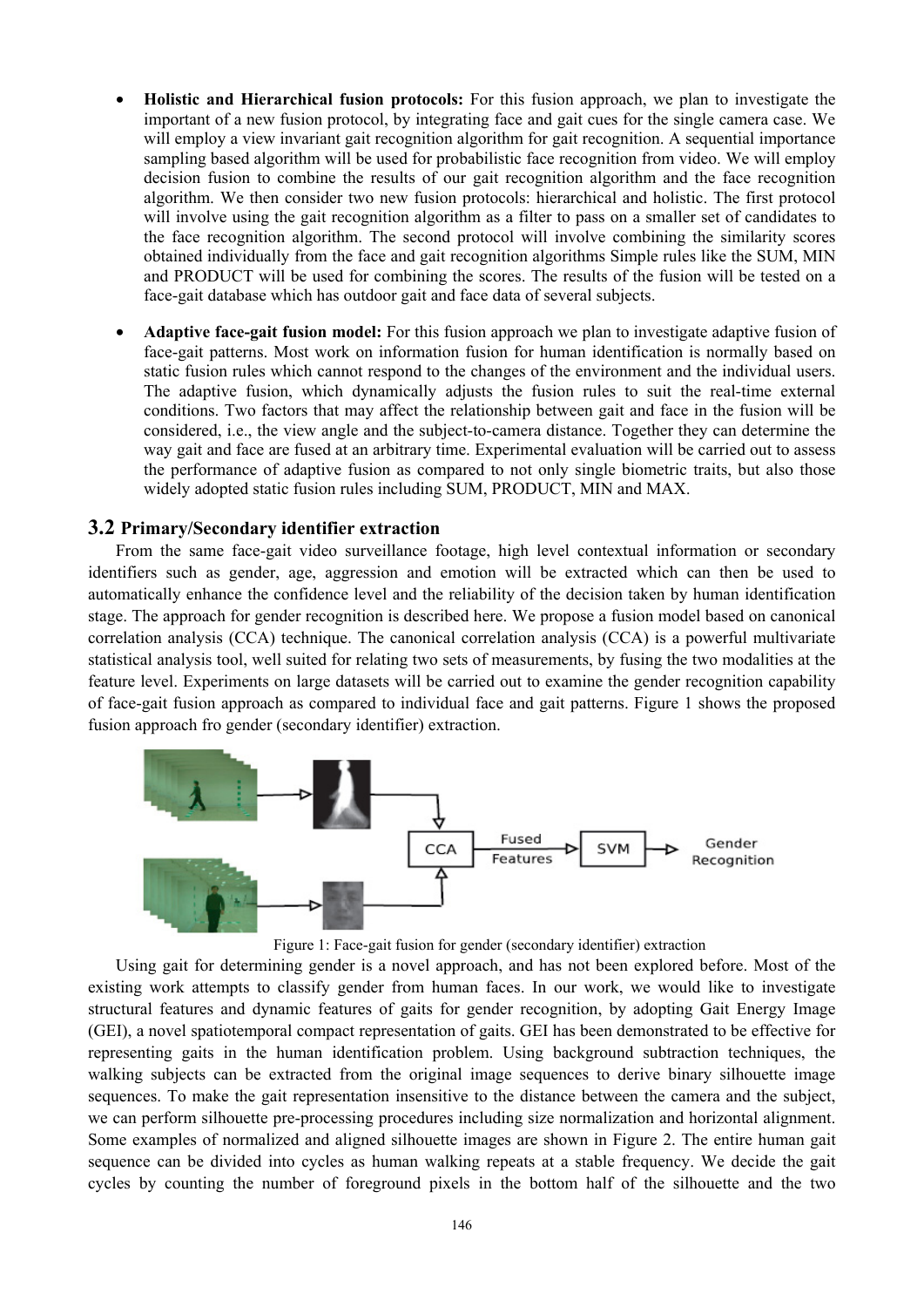consecutive strides in the variation of the number constitute a gait cycle. Given the pre-processed binary silhouette image  $B_t(x, y)$  at time *t* in a sequence, the GEI is defined as follows:

$$
G(x, y) = \frac{1}{N} \sum_{t=1}^{N} B_t(x, y)
$$

 $(1)$ 

where N is the number of frames in the complete cycle(s) of a silhouette sequence, t is the frame number of the sequence, and x and y are values in the 2D image coordinate (see Figure 3 for an example of GEI). GEI reflects shapes of silhouette and their changes over the gait cycle, and it is not sensitive to incidental silhouette errors in individual frames.



Figure 2: Examples of normalized and aligned silhouette images. The rightmost image is the corresponding GEI**.** 

#### **3.3 Protocols for fusion of primary and secondary biometric identifiers**

Once the primary identifiers and secondary identifiers are available, an appropriate protocol is needed to integrate the identifiers to address different user requirements based on the security level. The premise for this is that inherently the primary biometric identifiers for identifying the individual from the close-range face information and long-range gait information captured from video of a walking person, have several desirable properties under ideal and constrained operating environments, like universality, distinctiveness, permanence, collectability, acceptability, and resistance to spoofing. However, in reality, these systems operate in not so ideal environments. As a result, none of these traits can provide perfect recognition, and there is a need to improve the performance of these systems for day-to-day, civilian public access application scenarios. This is required for wide-spread diffusion and deployment of automated identification technologies based on non-intrusive, user friendly, biometric traits. Certain high level contextual information (soft characteristics) like gender, ethnicity, age, emotion/aggression, height, weight, and eye colour information could be extracted from the same video surveillance footage. Although, these soft characteristics are not unique and reliable, weak on their own, and are not capable of being decisive, they do provide important secondary level-additional demographic information about the user. They can certainly complement the identity information provided by the stronger biometric identifiers like face. The forensic identity recognition community have been using such soft characteristics for suspect and victim identification for a long time. The usage of secondary biometric identifiers – like the gender, age, ethnicity of the person, or the emotion- like aggression - on their own may not be useful to detect a criminal or identify an impostor. However, if used along with primary identifiers, it would be possible to enhance the robustness, reliability, and performance for different user and security requirements. Figure 3 shown below is the fusion structure for the combining primary and secondary identifier information



Figure 4: Fusion structure for primary and secondary identifiers using face and gait patterns**.** 

If the evidence from the primary biometric modules is not sufficient to take a decision about the identity of the speaker, the secondary biometric modules supplement the evidence and enhance the confidence level